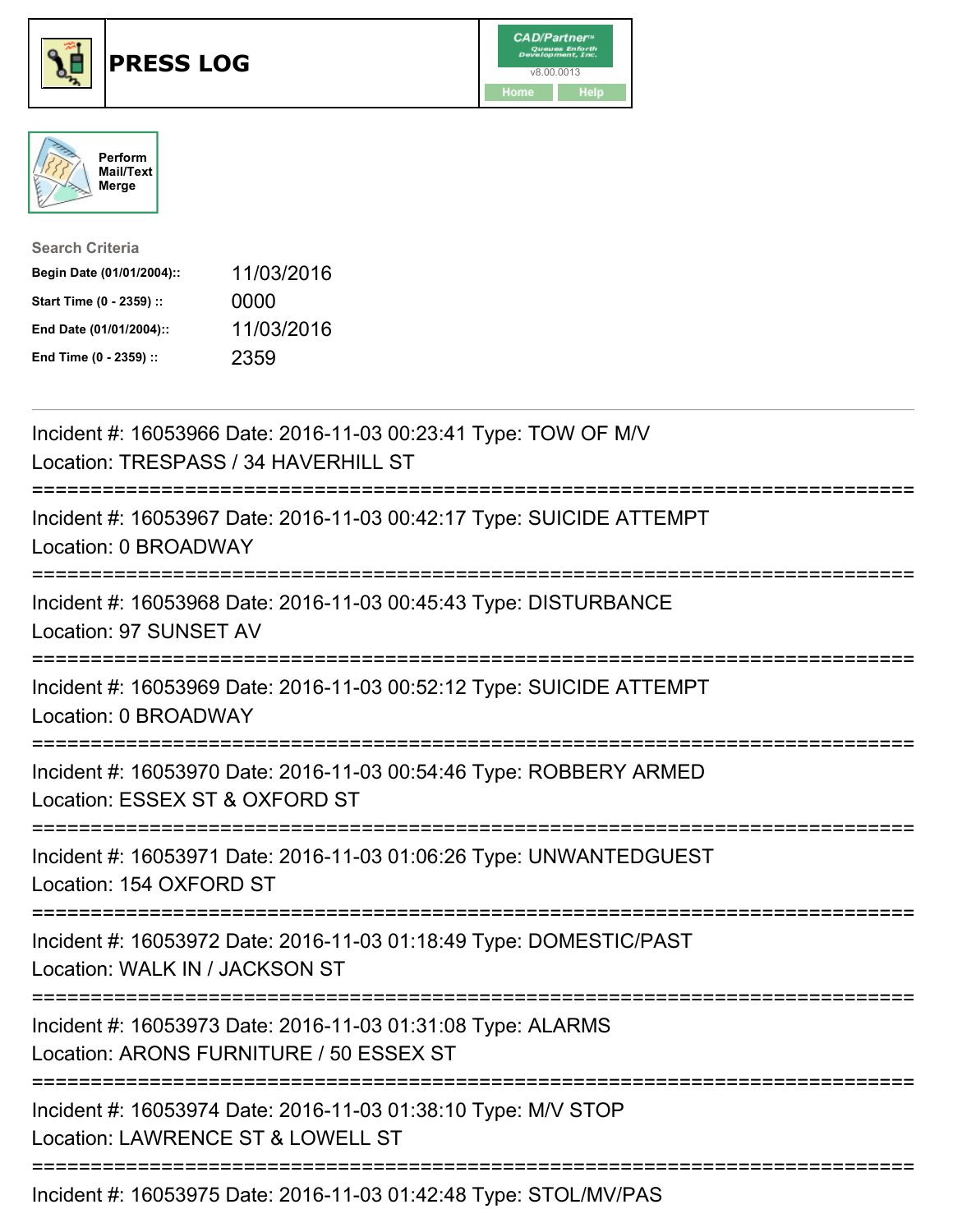| Location: 449 LOWELL ST                                                                                               |
|-----------------------------------------------------------------------------------------------------------------------|
| Incident #: 16053976 Date: 2016-11-03 01:59:49 Type: M/V STOP<br>Location: MANCHESTER & MAY                           |
| Incident #: 16053977 Date: 2016-11-03 02:09:59 Type: M/V STOP<br>Location: 231 WATER ST                               |
| Incident #: 16053978 Date: 2016-11-03 02:12:27 Type: SPECIAL CHECK<br>Location: 490 HAMPSHIRE ST                      |
| Incident #: 16053979 Date: 2016-11-03 02:31:52 Type: M/V STOP<br>Location: WINTHROP<br>------------------------------ |
| Incident #: 16053980 Date: 2016-11-03 02:32:58 Type: M/V STOP<br>Location: GREENWOOD ST & LOWELL ST                   |
| Incident #: 16053981 Date: 2016-11-03 02:44:11 Type: M/V STOP<br><b>Location: WINTHROP</b>                            |
| Incident #: 16053982 Date: 2016-11-03 02:49:06 Type: BUILDING CHK<br>Location: 700 ESSEX ST                           |
| Incident #: 16053983 Date: 2016-11-03 02:52:49 Type: GENERAL SERV<br>Location: 50 BROADWAY                            |
| Incident #: 16053984 Date: 2016-11-03 03:00:57 Type: M/V STOP<br>Location: 918 ESSEX ST                               |
| Incident #: 16053985 Date: 2016-11-03 03:15:40 Type: SHOTS FIRED<br>Location: HANCOCK ST & SCHOOL ST                  |
| Incident #: 16053986 Date: 2016-11-03 03:17:43 Type: SHOTS FIRED<br>Location: 30 OREGON AV                            |
| Incident #: 16053987 Date: 2016-11-03 03:22:04 Type: STOL/MV/PAS<br>Location: 28 TOWER HILL ST                        |
| Incident #: 16053988 Date: 2016-11-03 03:49:39 Type: DISTURBANCE<br>Location: 29 STATE ST                             |
| Incident #: 16053989 Date: 2016-11-03 04:06:29 Type: M/V STOP                                                         |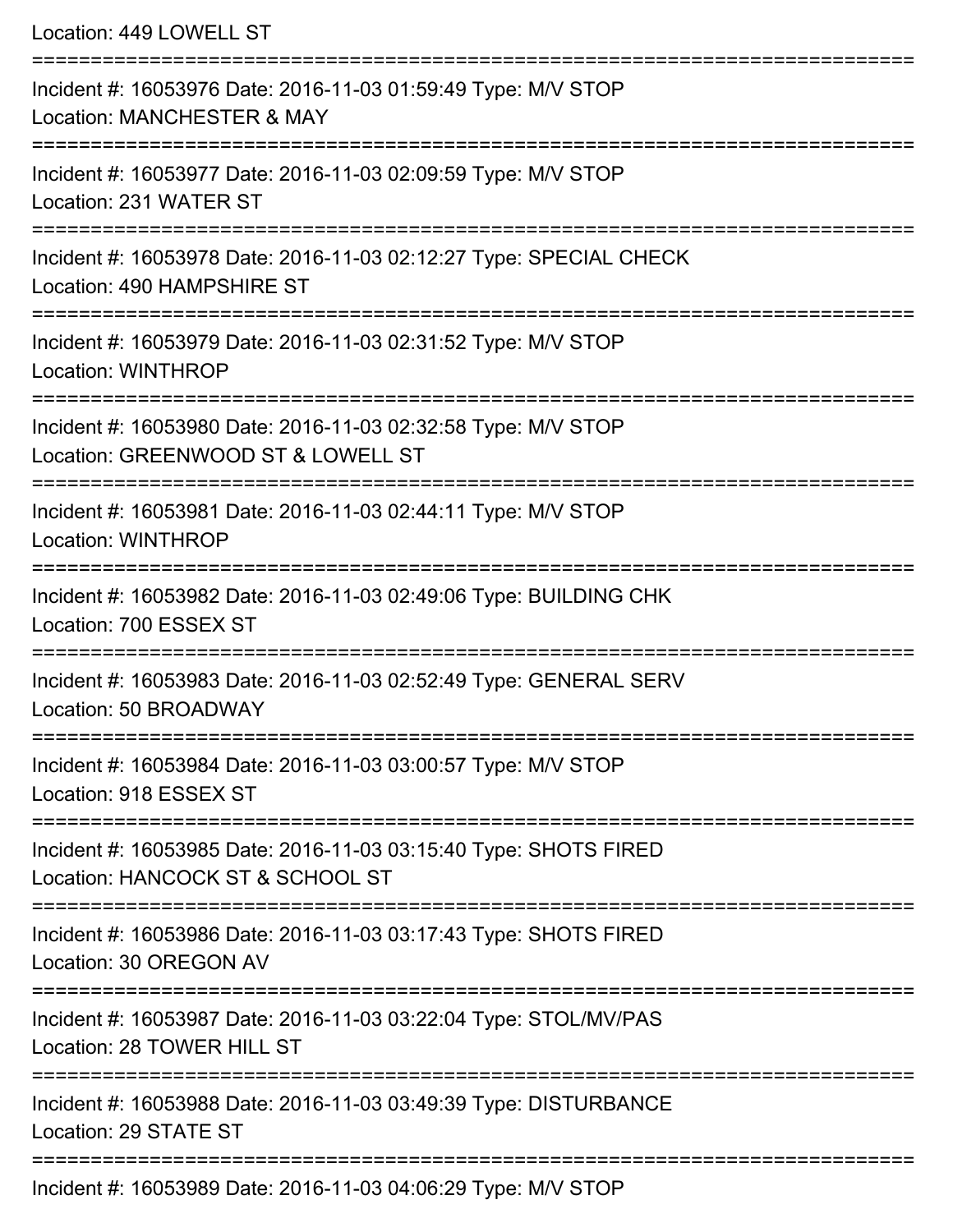| Incident #: 16053990 Date: 2016-11-03 04:30:42 Type: GENERAL SERV<br>Location: 90 LOWELL ST                   |
|---------------------------------------------------------------------------------------------------------------|
| Incident #: 16053991 Date: 2016-11-03 04:33:36 Type: MAN DOWN<br>Location: 60 UNION ST                        |
| Incident #: 16053992 Date: 2016-11-03 04:48:06 Type: BUILDING CHK<br>Location: WENDYS / 55 HAMPSHIRE ST       |
| Incident #: 16053993 Date: 2016-11-03 04:49:25 Type: BUILDING CHK<br>Location: POST OFFICE / 431 COMMON ST    |
| Incident #: 16053994 Date: 2016-11-03 05:16:38 Type: DRUG OVERDOSE<br>Location: 400 CANAL ST                  |
| Incident #: 16053995 Date: 2016-11-03 05:31:08 Type: BUILDING CHK<br>Location: 7 BROADWAY                     |
| Incident #: 16053996 Date: 2016-11-03 07:14:25 Type: ALARMS<br>Location: ADVANCED AUTO PARTS / 67 WINTHROP AV |
| Incident #: 16053997 Date: 2016-11-03 07:21:45 Type: DOMESTIC/PROG<br><b>Location: CARVER ST</b>              |
| Incident #: 16053998 Date: 2016-11-03 07:32:45 Type: M/V STOP<br>Location: CANAL ST & FRANKLIN ST             |
| Incident #: 16053999 Date: 2016-11-03 07:37:52 Type: M/V STOP<br>Location: ANDOVER ST & PHILLIPS ST           |
| Incident #: 16054000 Date: 2016-11-03 07:38:41 Type: M/V STOP<br>Location: CANAL ST & UNION ST                |
| Incident #: 16054001 Date: 2016-11-03 07:44:40 Type: DISTURBANCE<br>Location: 419 ANDOVER ST                  |
| Incident #: 16054002 Date: 2016-11-03 08:04:01 Type: WARRANT SERVE<br>Location: 0 BROADWAY                    |
| Incident #: 16054003 Date: 2016-11-03 08:19:07 Type: M/V STOP                                                 |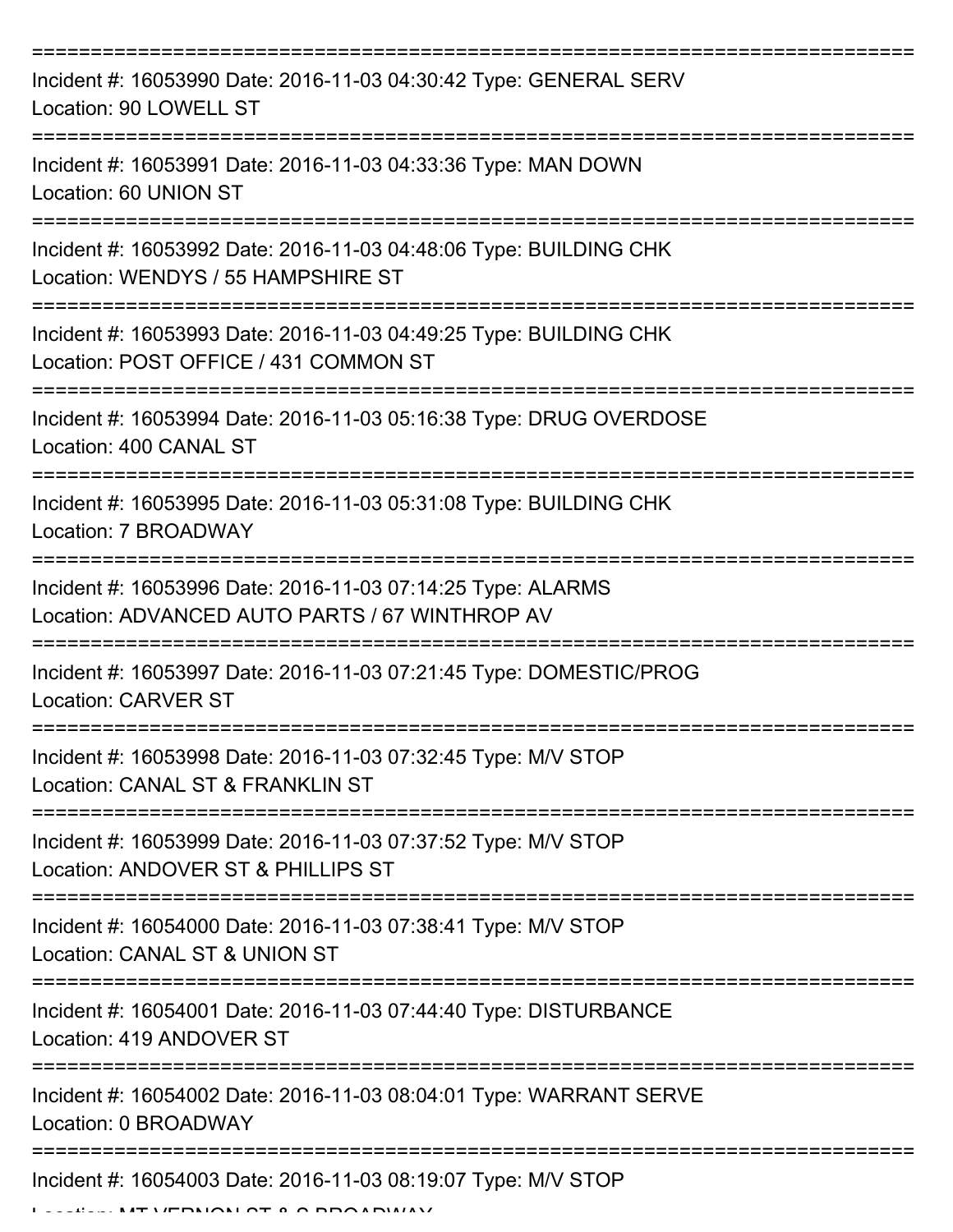| Incident #: 16054004 Date: 2016-11-03 08:51:07 Type: TOW OF M/V<br>Location: CROSBY ST & NEWTON ST                           |
|------------------------------------------------------------------------------------------------------------------------------|
| Incident #: 16054005 Date: 2016-11-03 08:59:56 Type: MEDIC SUPPORT<br>Location: 198 ESSEX ST #410                            |
| Incident #: 16054006 Date: 2016-11-03 09:02:18 Type: MISSING PERS<br>Location: 152 MARGIN ST                                 |
| Incident #: 16054007 Date: 2016-11-03 09:07:48 Type: TOW OF M/V<br>Location: 309 SALEM ST                                    |
| Incident #: 16054008 Date: 2016-11-03 09:17:00 Type: 911 HANG UP<br>Location: PARTHUM SCHOOL / 255 E HAVERHILL ST            |
| Incident #: 16054009 Date: 2016-11-03 09:25:49 Type: NEIGHBOR PROB<br>Location: 43 THORNDIKE ST                              |
| Incident #: 16054010 Date: 2016-11-03 09:32:49 Type: MV/BLOCKING<br>Location: 165 BUTLER ST                                  |
| Incident #: 16054011 Date: 2016-11-03 09:37:26 Type: TOW OF M/V<br>Location: 39 MEDFORD ST                                   |
| Incident #: 16054012 Date: 2016-11-03 09:52:05 Type: UNKNOWN PROB<br>Location: 34 WILMOT ST FL 2                             |
| Incident #: 16054013 Date: 2016-11-03 09:52:55 Type: DISTURBANCE<br>Location: 43 SPRINGFIELD ST FL 2                         |
| Incident #: 16054014 Date: 2016-11-03 09:57:41 Type: INVESTIGATION<br>Location: KID START INC. / 444 CANAL ST                |
| Incident #: 16054015 Date: 2016-11-03 09:58:27 Type: PARK & WALK<br>Location: BRADFORD ST & BROADWAY                         |
| Incident #: 16054016 Date: 2016-11-03 10:02:53 Type: INVESTIGATION<br>Location: SOUTH LAWRENCE EAST SCHOOL / 165 CRAWFORD ST |
| Incident #: 16054017 Date: 2016-11-03 10:05:34 Type: WARRANT SERVE<br>Location: LAMDENICE CENIEDAL HOCDITAL / 1 CENIEDAL CT  |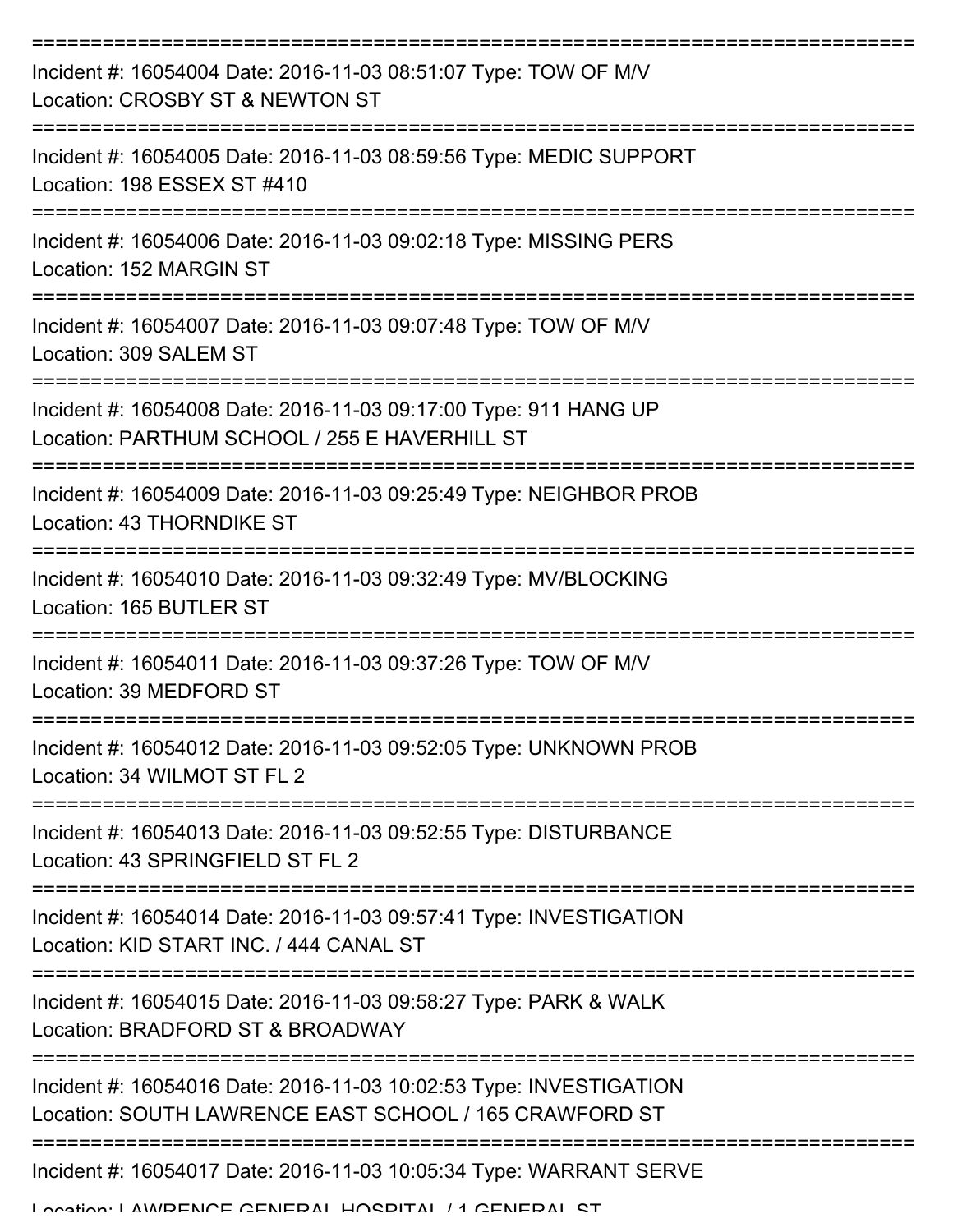| Incident #: 16054018 Date: 2016-11-03 10:06:32 Type: M/V STOP<br>Location: MERRIMACK ST & PARKER ST                     |
|-------------------------------------------------------------------------------------------------------------------------|
| Incident #: 16054019 Date: 2016-11-03 10:08:36 Type: LARCENY/PAST<br>Location: 414 COMMON ST #104                       |
| Incident #: 16054020 Date: 2016-11-03 10:09:58 Type: M/V STOP<br><b>Location: VERBAL MERRIMACK ST</b>                   |
| Incident #: 16054023 Date: 2016-11-03 10:21:11 Type: M/V STOP<br>Location: MERRIMACK ST & PARKER ST                     |
| Incident #: 16054021 Date: 2016-11-03 10:25:42 Type: MV/BLOCKING<br>Location: 7 KEIGHLEY CT                             |
| Incident #: 16054022 Date: 2016-11-03 10:30:53 Type: M/V STOP<br>Location: MERRIMACK ST & S UNION ST                    |
| Incident #: 16054024 Date: 2016-11-03 10:35:41 Type: ALARM/HOLD<br>Location: TACO BELL / 79 WINTHROP AV                 |
| Incident #: 16054025 Date: 2016-11-03 10:51:01 Type: INVESTIGATION<br>Location: 114 WATER ST                            |
| Incident #: 16054026 Date: 2016-11-03 10:54:51 Type: M/V STOP<br>Location: CHICKERING ST & WINTHROP AV                  |
| Incident #: 16054027 Date: 2016-11-03 11:04:21 Type: PARK & WALK<br>Location: BRADFORD ST & BROADWAY                    |
| Incident #: 16054028 Date: 2016-11-03 11:06:30 Type: SUS PERS/MV<br>Location: LAWRENCE ST & PARK ST                     |
| Incident #: 16054031 Date: 2016-11-03 11:07:57 Type: SEX OFFENDER<br>Location: 533 LOWELL ST                            |
| Incident #: 16054029 Date: 2016-11-03 11:08:20 Type: M/V STOP<br>Location: 363 MT VERNON ST                             |
| Incident #: 16054030 Date: 2016-11-03 11:09:08 Type: INVESTIGATION<br>Location: LAWRENCE HIGH SCHOOL / 233 HAVERHILL ST |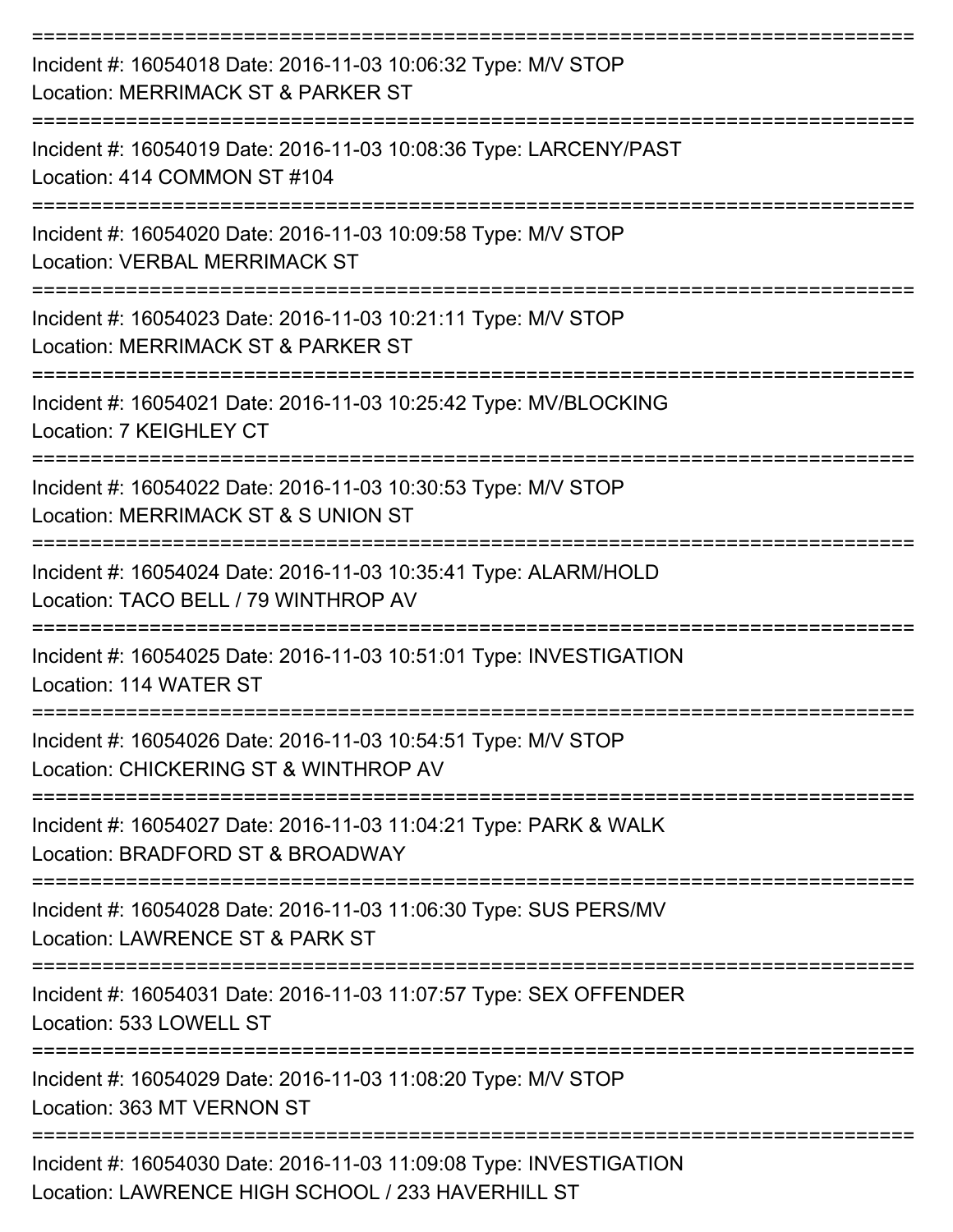| Incident #: 16054032 Date: 2016-11-03 11:18:04 Type: M/V STOP<br>Location: CANAL ST & FRANKLIN ST                                  |
|------------------------------------------------------------------------------------------------------------------------------------|
| :===================<br>Incident #: 16054033 Date: 2016-11-03 11:22:13 Type: AUTO ACC/NO PI<br>Location: 92 EUTAW ST               |
| Incident #: 16054034 Date: 2016-11-03 11:25:57 Type: TOW/REPOSSED<br>Location: 291 METHUEN ST                                      |
| Incident #: 16054035 Date: 2016-11-03 11:26:12 Type: M/V STOP<br>Location: 71 BEACON ST                                            |
| Incident #: 16054036 Date: 2016-11-03 11:27:45 Type: INVEST CONT<br>Location: 73 CAMBRIDGE ST<br>================================= |
| Incident #: 16054037 Date: 2016-11-03 11:32:23 Type: M/V STOP<br>Location: BROADWAY & LOWELL ST                                    |
| Incident #: 16054038 Date: 2016-11-03 11:35:06 Type: M/V STOP<br>Location: BROADWAY & LOWELL ST                                    |
| Incident #: 16054039 Date: 2016-11-03 11:38:04 Type: TOW OF M/V<br><b>Location: JOSEPHINE AV</b>                                   |
| Incident #: 16054041 Date: 2016-11-03 12:00:52 Type: CK WELL BEING<br>Location: 552 HAMPSHIRE ST FL 1                              |
| Incident #: 16054040 Date: 2016-11-03 12:01:24 Type: M/V STOP<br>Location: CENTRAL BRIDGE / 0 MERRIMACK ST                         |
| Incident #: 16054042 Date: 2016-11-03 12:25:21 Type: GENERAL SERV<br>Location: 53 BELLEVUE ST                                      |
| Incident #: 16054043 Date: 2016-11-03 12:33:05 Type: KEEP PEACE<br>Location: 296 BROADWAY                                          |
| Incident #: 16054044 Date: 2016-11-03 12:49:36 Type: FIGHT<br>Location: POLLO CENTRO / WINTHROP & S UNION ST                       |
| Incident #: 16054045 Date: 2016-11-03 12:50:34 Type: M/V STOP<br>Location: 270 BROADWAY                                            |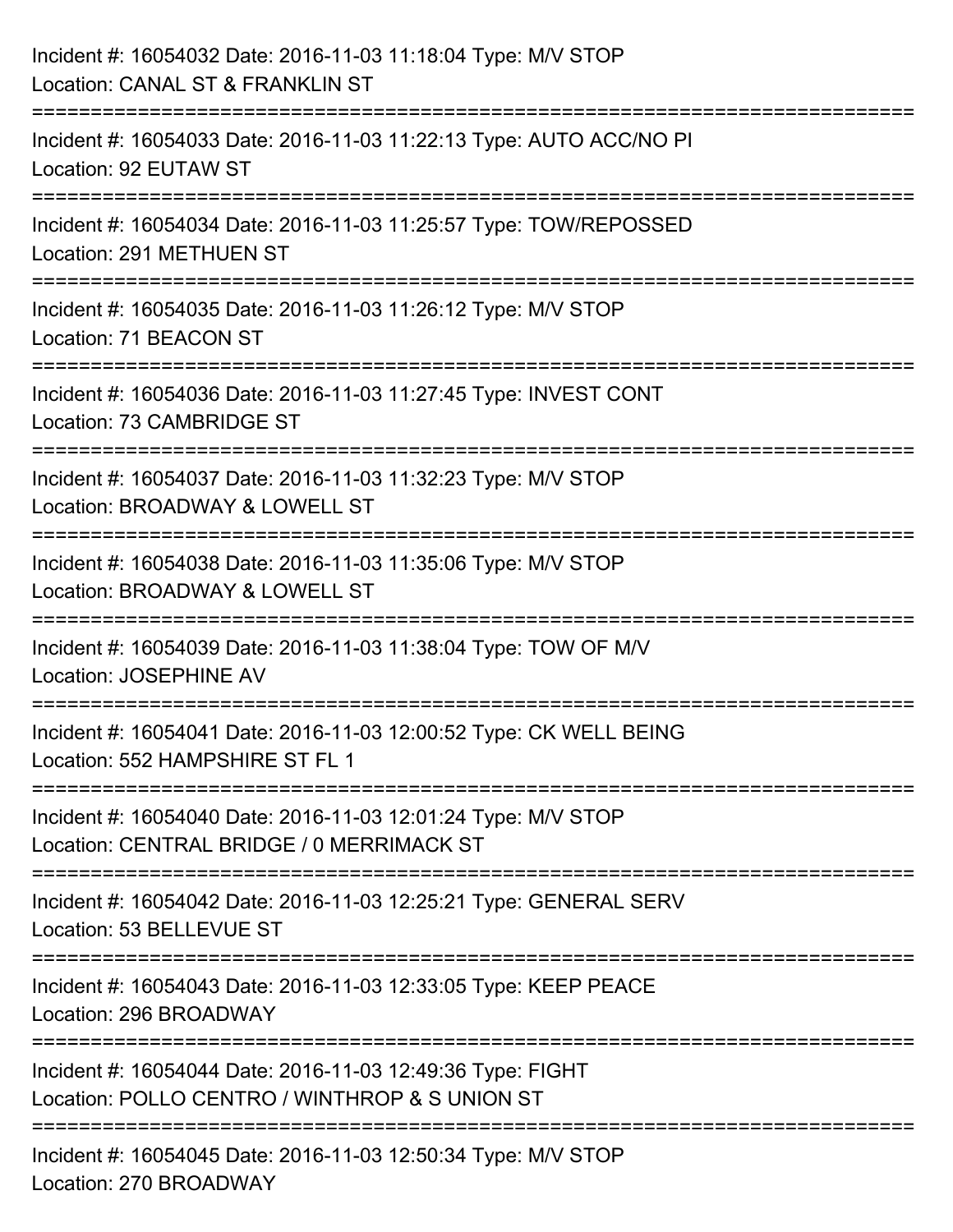| Incident #: 16054046 Date: 2016-11-03 12:54:14 Type: AUTO ACC/NO PI<br>Location: 270 BROADWAY                                     |
|-----------------------------------------------------------------------------------------------------------------------------------|
| Incident #: 16054047 Date: 2016-11-03 12:54:21 Type: STOL/MV/PAS<br>Location: 20 KNOX ST                                          |
| Incident #: 16054048 Date: 2016-11-03 13:11:32 Type: SUS PERS/MV<br>Location: LAWRENCE ST & PARK ST<br>:========================= |
| Incident #: 16054050 Date: 2016-11-03 13:14:30 Type: INVESTIGATION<br>Location: 25 JORDAN ST                                      |
| Incident #: 16054049 Date: 2016-11-03 13:14:31 Type: MV/BLOCKING<br>Location: 206 PARK ST                                         |
| Incident #: 16054051 Date: 2016-11-03 13:21:28 Type: INVEST CONT<br>Location: 112 WATER ST                                        |
| Incident #: 16054052 Date: 2016-11-03 13:25:18 Type: AUTO ACC/NO PI<br>Location: 348 BROADWAY                                     |
| Incident #: 16054053 Date: 2016-11-03 13:39:46 Type: AUTO ACC/NO PI<br>Location: HAFFNERS GAS STATION / 194 S BROADWAY            |
| Incident #: 16054054 Date: 2016-11-03 13:50:14 Type: INVESTIGATION<br>Location: 40 MANCHESTER ST                                  |
| Incident #: 16054055 Date: 2016-11-03 13:56:36 Type: M/V STOP<br>Location: 354 BROADWAY                                           |
| Incident #: 16054056 Date: 2016-11-03 13:57:19 Type: THREATS<br>Location: 9 WINSLOW PL #1                                         |
| Incident #: 16054057 Date: 2016-11-03 14:09:23 Type: KEEP PEACE<br>Location: 206 HIGH ST                                          |
| Incident #: 16054058 Date: 2016-11-03 14:13:55 Type: SPECIAL CHECK<br><b>Location: 85 MANCHESTER ST</b>                           |
| Incident #: 16054059 Date: 2016-11-03 14:21:50 Type: M/V STOP<br>Location: WEST ST & WILLOUGHBY ST                                |

===========================================================================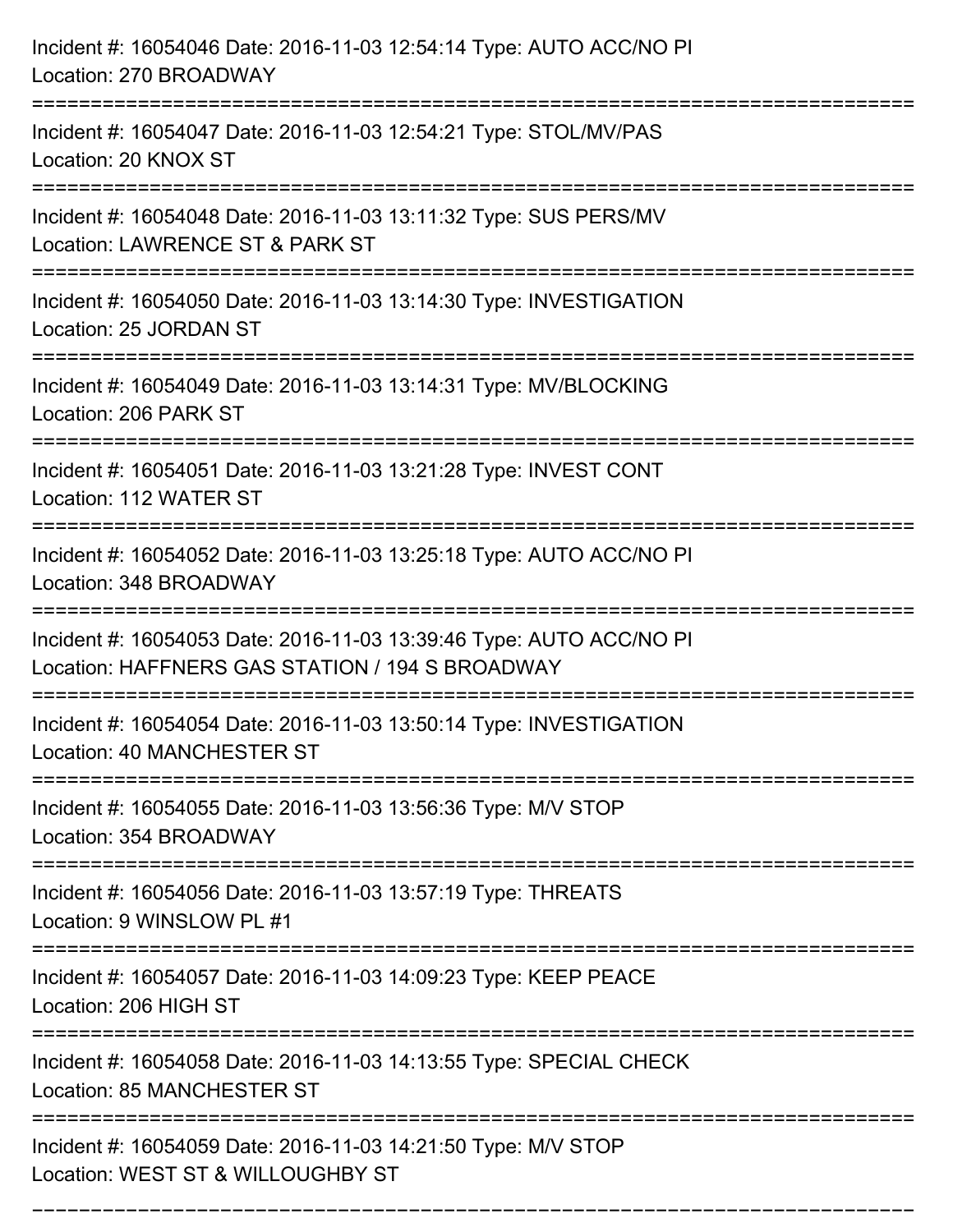| Incident #: 16054060 Date: 2016-11-03 14:28:10 Type: M/V STOP<br>Location: LAWRENCE ST & PARK ST<br>=========================        |
|--------------------------------------------------------------------------------------------------------------------------------------|
| Incident #: 16054061 Date: 2016-11-03 14:35:42 Type: M/V STOP<br>Location: COMMON ST & LAWRENCE ST                                   |
| Incident #: 16054062 Date: 2016-11-03 14:41:30 Type: MAN DOWN<br>Location: BROADWAY & COMMON ST<br>================================= |
| Incident #: 16054063 Date: 2016-11-03 14:56:22 Type: INVESTIGATION<br>Location: 439 SOUTH UNION                                      |
| Incident #: 16054064 Date: 2016-11-03 15:06:59 Type: 209A/SERVE<br>Location: 24 FOSTER ST<br>====================                    |
| Incident #: 16054065 Date: 2016-11-03 15:09:42 Type: ALARM/BURG<br>Location: IGLESIA LIBRE / 774 ESSEX ST                            |
| Incident #: 16054066 Date: 2016-11-03 15:11:15 Type: M/V STOP<br>Location: JACKSON ST & METHUEN ST                                   |
| Incident #: 16054067 Date: 2016-11-03 15:13:10 Type: COURT DOC SERVE<br>Location: 142 FARNHAM ST                                     |
| Incident #: 16054068 Date: 2016-11-03 15:22:53 Type: M/V STOP<br><b>Location: SHATTUCK ST</b>                                        |
| Incident #: 16054069 Date: 2016-11-03 15:36:17 Type: TRESPASSING<br>Location: 1 CAMELLA TEOLI WY                                     |
| Incident #: 16054070 Date: 2016-11-03 15:46:18 Type: M/V STOP<br>Location: MARKET ST & PARKER ST                                     |
| Incident #: 16054071 Date: 2016-11-03 15:47:52 Type: COURT DOC SERVE<br>Location: 82 AMHERST ST                                      |
| Incident #: 16054072 Date: 2016-11-03 15:56:47 Type: M/V STOP<br>Location: BEDFORD ST & OXFORD ST                                    |
| Incident #: 16054073 Date: 2016-11-03 15:58:47 Type: MEDIC SUPPORT<br>Location: 530 BROADWAY                                         |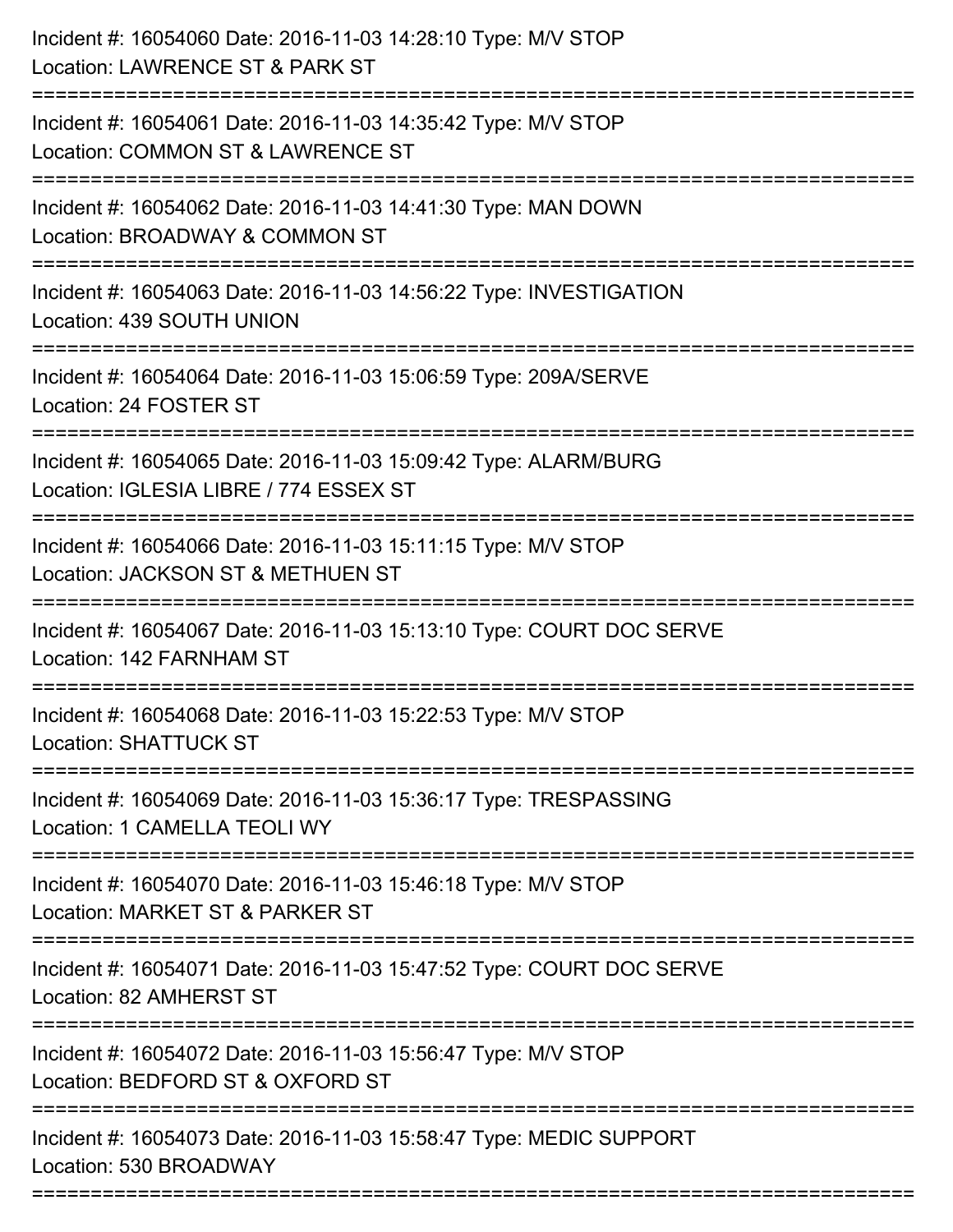Location: OSGOOD ST & SALEM ST

| Incident #: 16054075 Date: 2016-11-03 16:08:11 Type: DISTURBANCE<br>Location: ESSEX ST & JACKSON ST                |
|--------------------------------------------------------------------------------------------------------------------|
| Incident #: 16054076 Date: 2016-11-03 16:08:42 Type: MEDIC SUPPORT<br>Location: 73 WINTHROP AV                     |
| Incident #: 16054077 Date: 2016-11-03 16:13:20 Type: CK WELL BEING<br>Location: 10 PROSPECT CT #APT 2              |
| Incident #: 16054078 Date: 2016-11-03 16:22:54 Type: COURT DOC SERVE<br>Location: 82 AMHERST ST                    |
| Incident #: 16054079 Date: 2016-11-03 16:24:21 Type: COURT DOC SERVE<br>Location: 142 FARNHAM ST                   |
| Incident #: 16054080 Date: 2016-11-03 16:32:30 Type: SUS PERS/MV<br>Location: CENTRAL BRIDGE / 0 MERRIMACK ST      |
| Incident #: 16054081 Date: 2016-11-03 16:36:28 Type: THREATS<br>Location: 190 LAWRENCE ST                          |
| Incident #: 16054082 Date: 2016-11-03 16:54:34 Type: 209A/SERVE<br>Location: 375 LOWELL ST                         |
| Incident #: 16054083 Date: 2016-11-03 17:13:45 Type: 209A/SERVE<br>Location: 15 TEXAS AV                           |
| ======================<br>Incident #: 16054084 Date: 2016-11-03 17:26:37 Type: 209A/SERVE<br>Location: 206 PARK ST |
| Incident #: 16054085 Date: 2016-11-03 17:29:34 Type: M/V STOP<br>Location: BRADFORD ST & WINSLOW PL                |
| Incident #: 16054086 Date: 2016-11-03 17:34:01 Type: 209A/SERVE<br>Location: 591 HOWARD ST                         |
| Incident #: 16054088 Date: 2016-11-03 17:41:24 Type: 209A/SERVE<br>Location: 112 MARSTON ST #307                   |
|                                                                                                                    |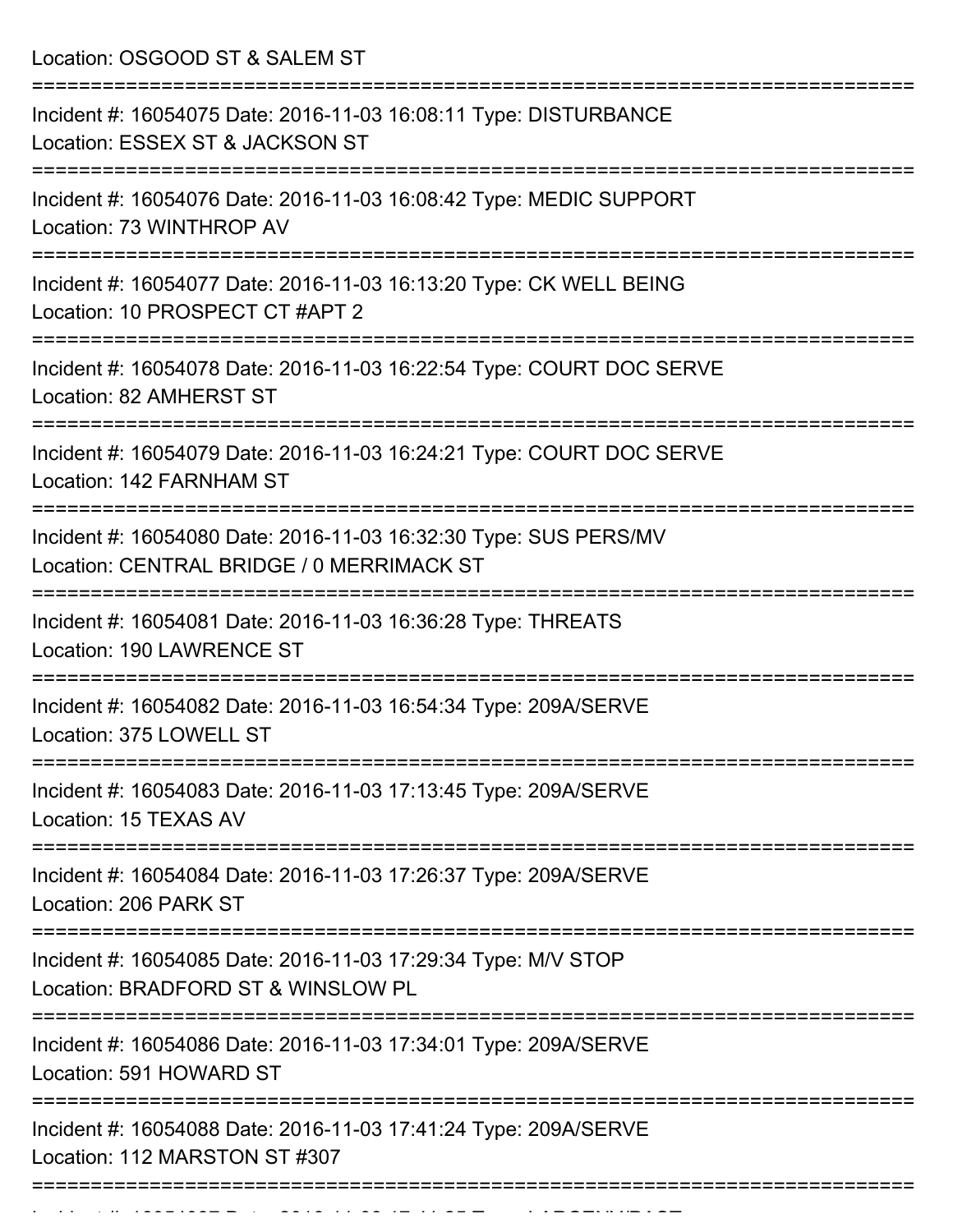Location: 200 PARKER ST #15 FL 1

| Incident #: 16054089 Date: 2016-11-03 18:02:17 Type: M/V STOP<br>Location: BROADWAY & COMMON ST            |
|------------------------------------------------------------------------------------------------------------|
| Incident #: 16054090 Date: 2016-11-03 18:13:08 Type: SUS PERS/MV<br>Location: 300 CANAL ST #7              |
| Incident #: 16054092 Date: 2016-11-03 18:22:09 Type: GENERAL SERV<br>Location: 11 BROADWAY                 |
| Incident #: 16054091 Date: 2016-11-03 18:22:45 Type: SEARCHWARRANT<br>Location: 46 WASHINGTON ST FL 2      |
| Incident #: 16054093 Date: 2016-11-03 18:40:39 Type: MISSING PERS<br>Location: 15 GARFIELD ST              |
| Incident #: 16054094 Date: 2016-11-03 19:10:40 Type: M/V STOP<br>Location: HAMPSHIRE ST & LOWELL ST        |
| Incident #: 16054095 Date: 2016-11-03 19:12:47 Type: STOL/MV/PAS<br>Location: 10 WEARE ST                  |
| Incident #: 16054096 Date: 2016-11-03 19:15:24 Type: M/V STOP<br>Location: FRANKLIN ST & LOWELL ST         |
| Incident #: 16054097 Date: 2016-11-03 19:17:03 Type: DOMESTIC/PROG<br>Location: 15 CROSBY ST               |
| Incident #: 16054098 Date: 2016-11-03 19:38:28 Type: M/V STOP<br>Location: CENTRAL BRIDGE / 0 MERRIMACK ST |
| Incident #: 16054099 Date: 2016-11-03 19:51:54 Type: 209A/SERVE<br>Location: 7 DURHAM ST                   |
| Incident #: 16054100 Date: 2016-11-03 19:57:09 Type: HIT & RUN M/V<br>Location: 180 LAWRENCE ST            |
| Incident #: 16054101 Date: 2016-11-03 20:14:45 Type: M/V STOP<br>Location: NEWTON ST & SALEM ST            |
|                                                                                                            |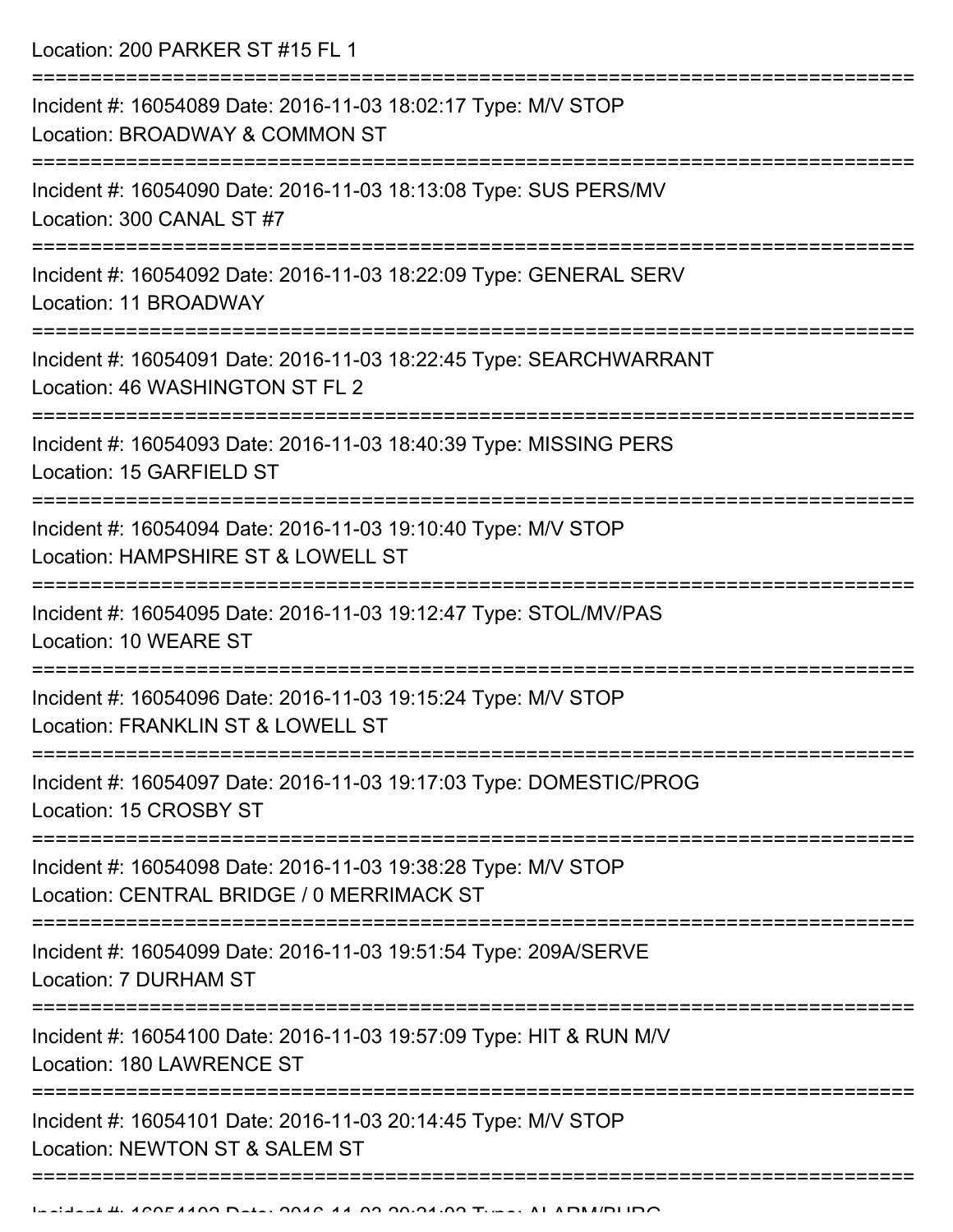| Location: COMMUNITY DAY CHARTER SCHOOL / 73 PROSPECT ST                                                                                     |
|---------------------------------------------------------------------------------------------------------------------------------------------|
| Incident #: 16054103 Date: 2016-11-03 20:46:05 Type: DK (DRUNK)<br>Location: HOLIDAY INN EXPRESS / 224 WINTHROP AV<br>:==================== |
| Incident #: 16054104 Date: 2016-11-03 21:12:27 Type: DOMESTIC/PAST<br>Location: 246 FARNHAM ST                                              |
| Incident #: 16054106 Date: 2016-11-03 21:41:59 Type: VIO CITY ORD<br>Location: 96 PARK ST                                                   |
| Incident #: 16054105 Date: 2016-11-03 21:42:30 Type: SUS PERS/MV<br>Location: 4 HEY ST                                                      |
| Incident #: 16054107 Date: 2016-11-03 21:50:08 Type: ALARM/BURG<br>Location: 61A WARREN ST                                                  |
| Incident #: 16054108 Date: 2016-11-03 22:17:41 Type: SUS PERS/MV<br>Location: ANDOVER ST & PHILLIPS ST                                      |
| Incident #: 16054109 Date: 2016-11-03 22:23:22 Type: M/V STOP<br>Location: HIGH ST                                                          |
| :=================================<br>Incident #: 16054110 Date: 2016-11-03 22:23:58 Type: SHOTS FIRED<br>Location: CENTRE ST & WILLOW ST   |
| ===============================<br>Incident #: 16054111 Date: 2016-11-03 22:52:03 Type: DISTURBANCE<br>Location: 88 BAILEY ST FL 1          |
| Incident #: 16054112 Date: 2016-11-03 23:01:57 Type: SUICIDE ATTEMPT<br>Location: 0 BROADWAY                                                |
| ===================================<br>Incident #: 16054113 Date: 2016-11-03 23:06:31 Type: M/V STOP<br>Location: 160 PARKER ST             |
| Incident #: 16054114 Date: 2016-11-03 23:46:42 Type: M/V STOP<br>Location: BROADWAY & COMMON ST                                             |
| Incident #: 16054115 Date: 2016-11-03 23:48:20 Type: M/V STOP<br>Location: ABBOTT ST & PARKER ST                                            |
| Incident #: 16054116 Date: 2016-11-03 23:54:31 Type: UNKNOWN PROB                                                                           |